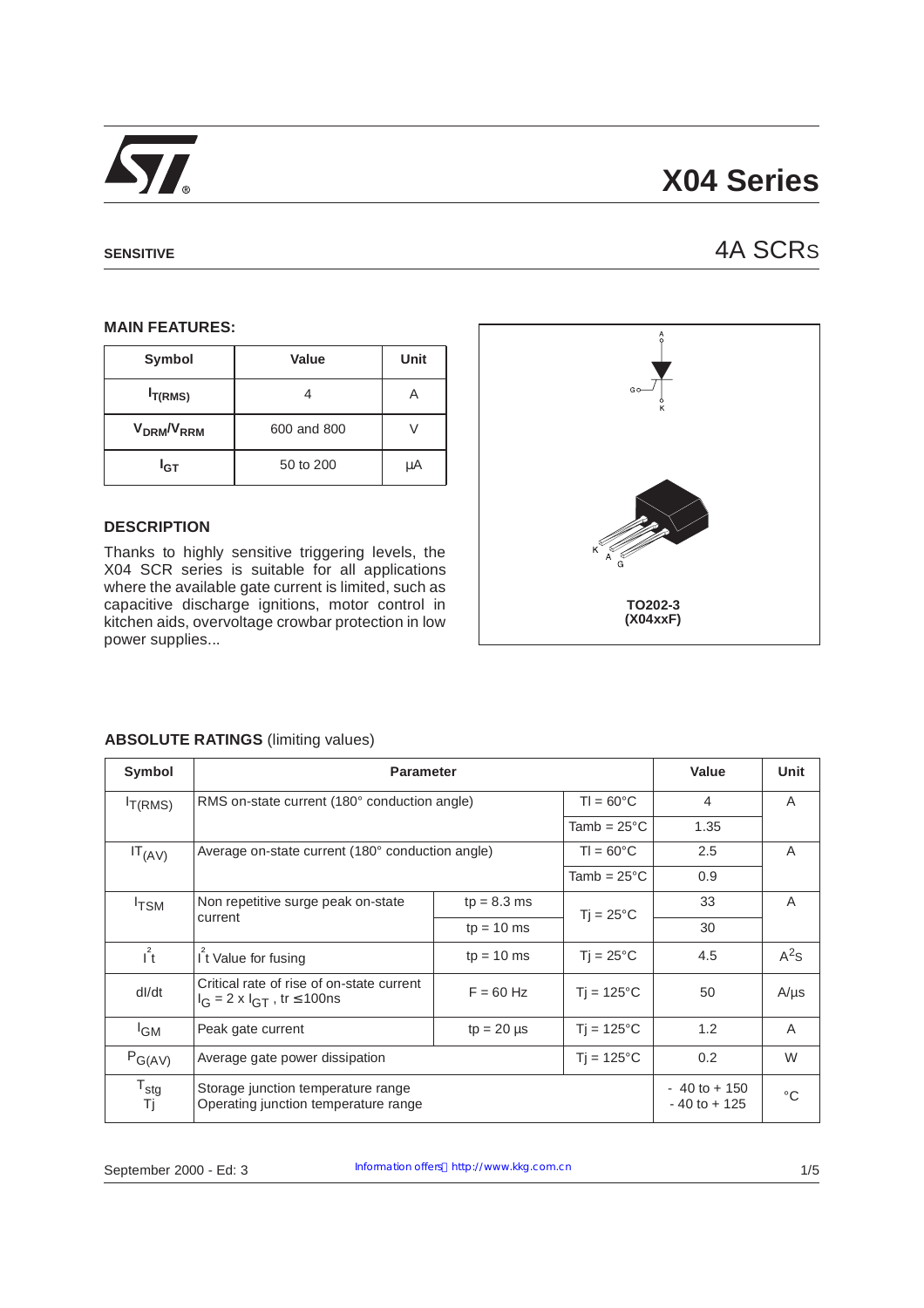## **X04 Series**

| Symbol           | <b>Test Conditions</b>                                                                |                     |      | X04xx                    |     | <b>Unit</b> |
|------------------|---------------------------------------------------------------------------------------|---------------------|------|--------------------------|-----|-------------|
|                  |                                                                                       |                     |      | 02                       | 05  |             |
| $I_{\text{GT}}$  |                                                                                       |                     | MIN. | $\overline{\phantom{0}}$ | 20  | μA          |
|                  | $V_D = 12 V$ $R_L = 140 \Omega$                                                       |                     | MAX. | 200                      | 50  |             |
| $V_{GT}$         |                                                                                       |                     | MAX. |                          | 0.8 | $\vee$      |
| $V_{GD}$         | $Tj = 125^{\circ}C$<br>$V_D = V_{DRM}$ R <sub>L</sub> = 3.3 kΩ R <sub>GK</sub> = 1 kΩ |                     | MIN. | 0.1                      |     | $\vee$      |
| $V_{RG}$         | $I_{RG} = 10 \mu A$                                                                   |                     | MIN. | 8                        |     | $\vee$      |
| ŀн.              | $I_T = 50mA$ R <sub>GK</sub> = 1k $\Omega$                                            |                     | MAX. | 5                        |     | mA          |
| 址                | $I_G = 1mA$ R <sub>GK</sub> = 1kΩ                                                     |                     | MIN. | 6                        |     | mA          |
| dV/dt            | $V_D = 67\% V_{DRM}$ R <sub>GK</sub> = 1kΩ                                            | $Ti = 110^{\circ}C$ | MIN. | 10                       | 15  | $V/\mu s$   |
| V <sub>TM</sub>  | $I_{TM} = 8 A$ tp = 380 µs<br>$Tj = 25^{\circ}C$                                      |                     | MAX. | 1.8                      |     | $\vee$      |
| $V_{t0}$         | $Tj = 125^{\circ}C$<br>Threshold voltage                                              |                     | MAX. | 0.95                     |     | $\vee$      |
| $R_{d}$          | $Tj = 125^{\circ}C$<br>Dynamic resistance                                             |                     | MAX. | 100                      |     | $m\Omega$   |
| <b>DRM</b>       | $Tj = 25^{\circ}C$                                                                    |                     | MAX. |                          | 5   | μA          |
| <sup>I</sup> RRM | $V_{DRM} = V_{RRM}$ $R_{GK} = 1 k\Omega$                                              | $Ti = 125^{\circ}C$ |      |                          | 1   | mA          |

## **ELECTRICAL CHARACTERISTICS** (Tj = 25°C, unless otherwise specified)

## **THERMAL RESISTANCES**

| Symbol        | <b>Parameter</b>         | <b>Value</b> | Unit          |
|---------------|--------------------------|--------------|---------------|
| $R_{th(i-l)}$ | Junction to leads (DC)   | 15           | $\degree$ C/W |
| $R_{th(j-a)}$ | Junction to ambient (DC) | 100          |               |

## **PRODUCT SELECTOR**

| <b>Part Number</b> | <b>Voltage</b> |       | <b>Sensitivity</b> | Package |  |
|--------------------|----------------|-------|--------------------|---------|--|
|                    | 600 V          | 800 V |                    |         |  |
| X0402MF            | Х              |       | $200 \mu A$        | TO202-3 |  |
| X0402NF            |                | ⌒     | $200 \mu A$        | TO202-3 |  |
| X0405MF            | ◡<br>⋏         |       | $50 \mu A$         | TO202-3 |  |
| X0405NF            |                | Χ     | $50 \mu A$         | TO202-3 |  |

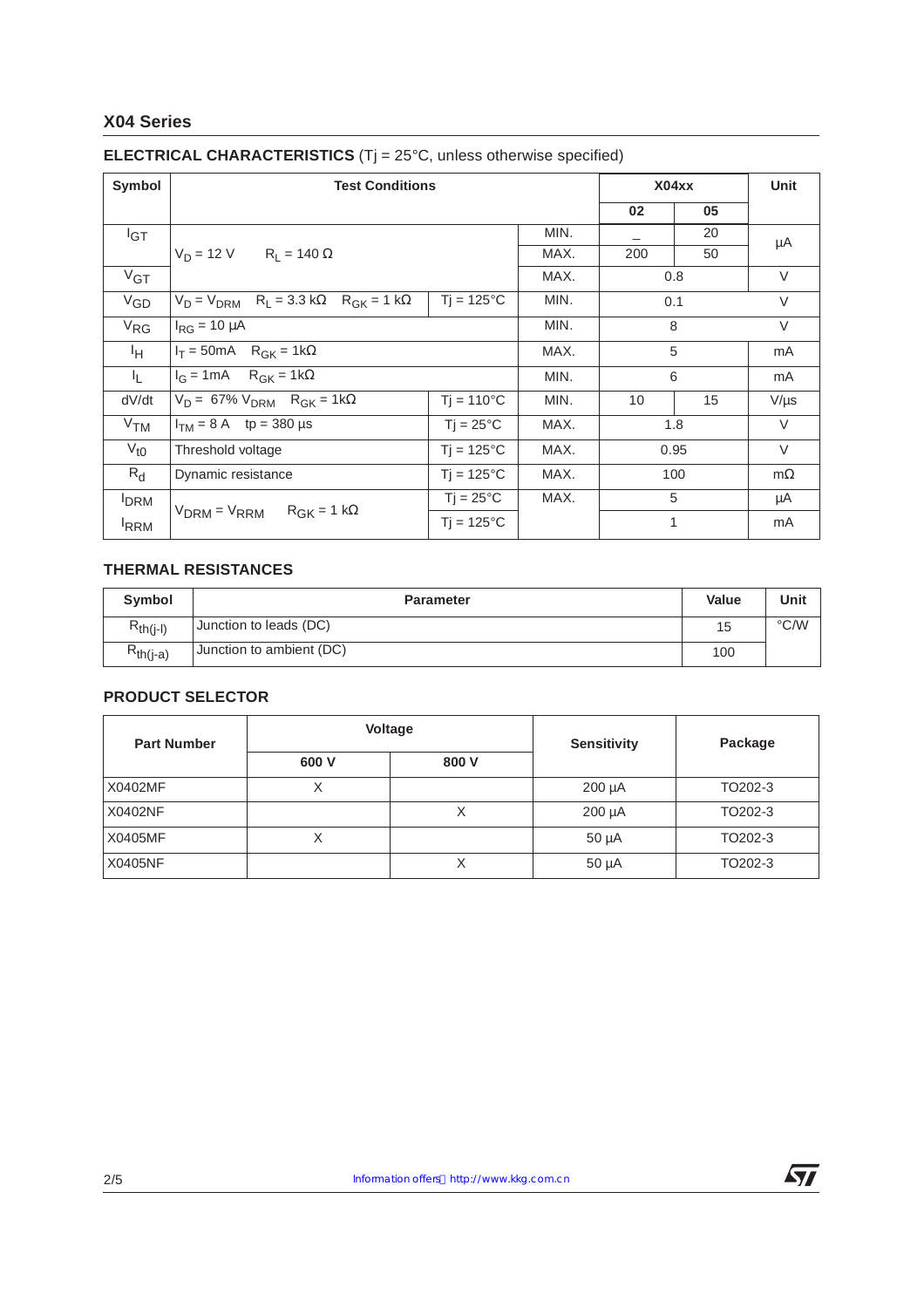## **ORDERING INFORMATION**



#### **OTHER INFORMATION**

| <b>Part Number</b> | <b>Marking</b> | Weight           | <b>Base Quantity</b> | Packing mode |
|--------------------|----------------|------------------|----------------------|--------------|
| X04xxyF 1AA2       | X04xxyF        | 0.8 <sub>g</sub> | 250                  | <b>Bulk</b>  |
| X04xxyF 0AA2       | X04xxyF        | 0.8 <sub>q</sub> | 50                   | Tube         |

**Note:** xx = sensitivity, y = voltage

**Fig. 1:** Maximum average power dissipation versus average on-state current.



**Fig. 2-2:** Average and D.C. on-state current versus ambient temperature (device mounted on FR4 with recommended pad layout).



**Fig. 2-1:** Average and D.C. on-state current versus lead temperature.



**Fig. 3:** Relative variation of thermal impedance junction to ambient versus pulse duration.



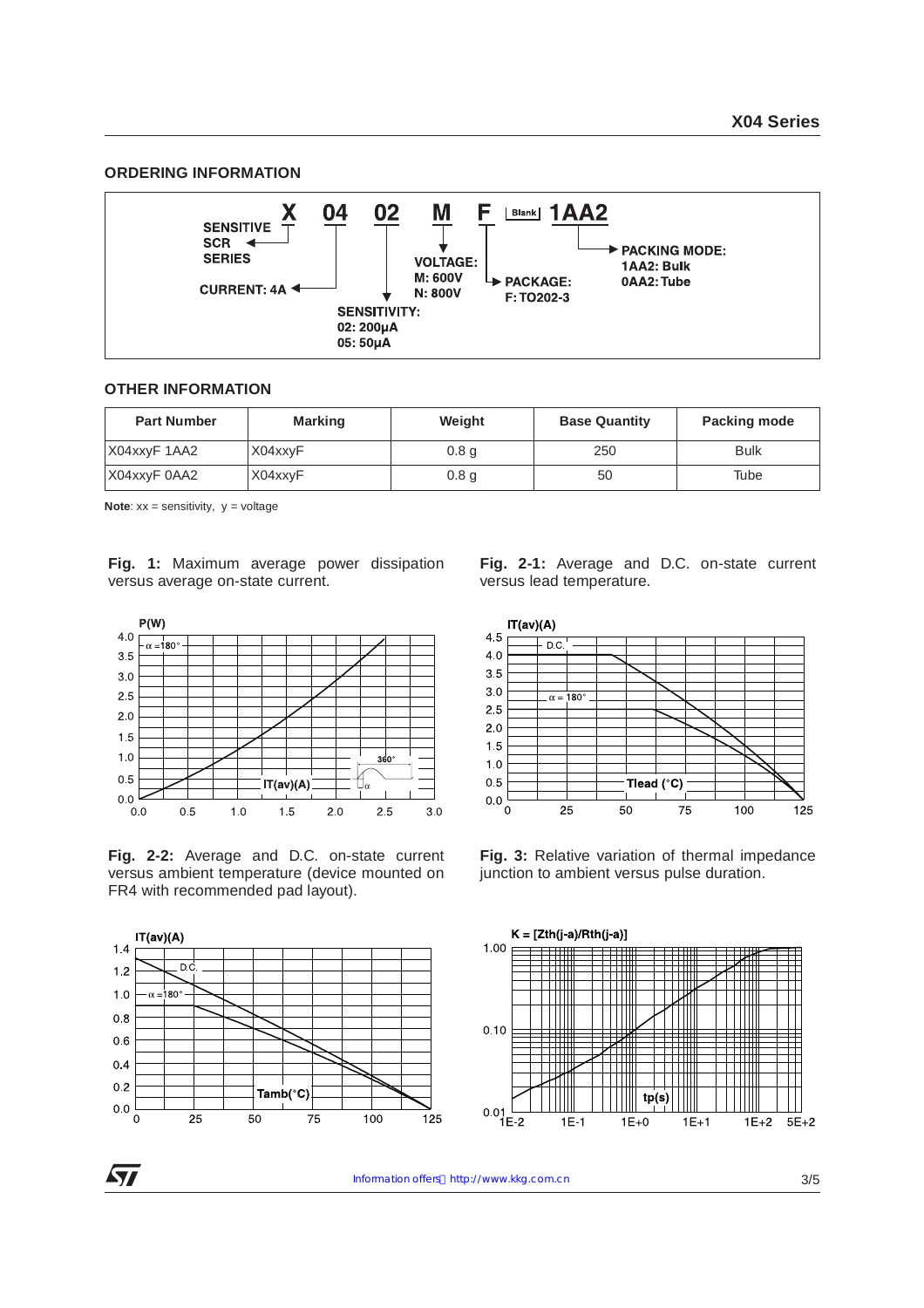**Fig. 4:** Relative variation of gate trigger current, holding current and latching current versus junction temperature (typical values).



**Fig. 6:** Relative variation of dV/dt immunity versus gate-cathode resistance (typical values).



**Fig. 8:** Surge peak on-state current versus number of cycles.



**Fig. 5:** Relative variation of holding current versus gate-cathode resistance (typical values).



**Fig. 7:** Relative variation of dV/dt immunity versus gate-cathode capacitance (typical values).



**Fig. 9:** Non-repetitive surge peak on-state current for a sinusoidal pulse with width tp < 10 ms, and corresponding value of I²t.